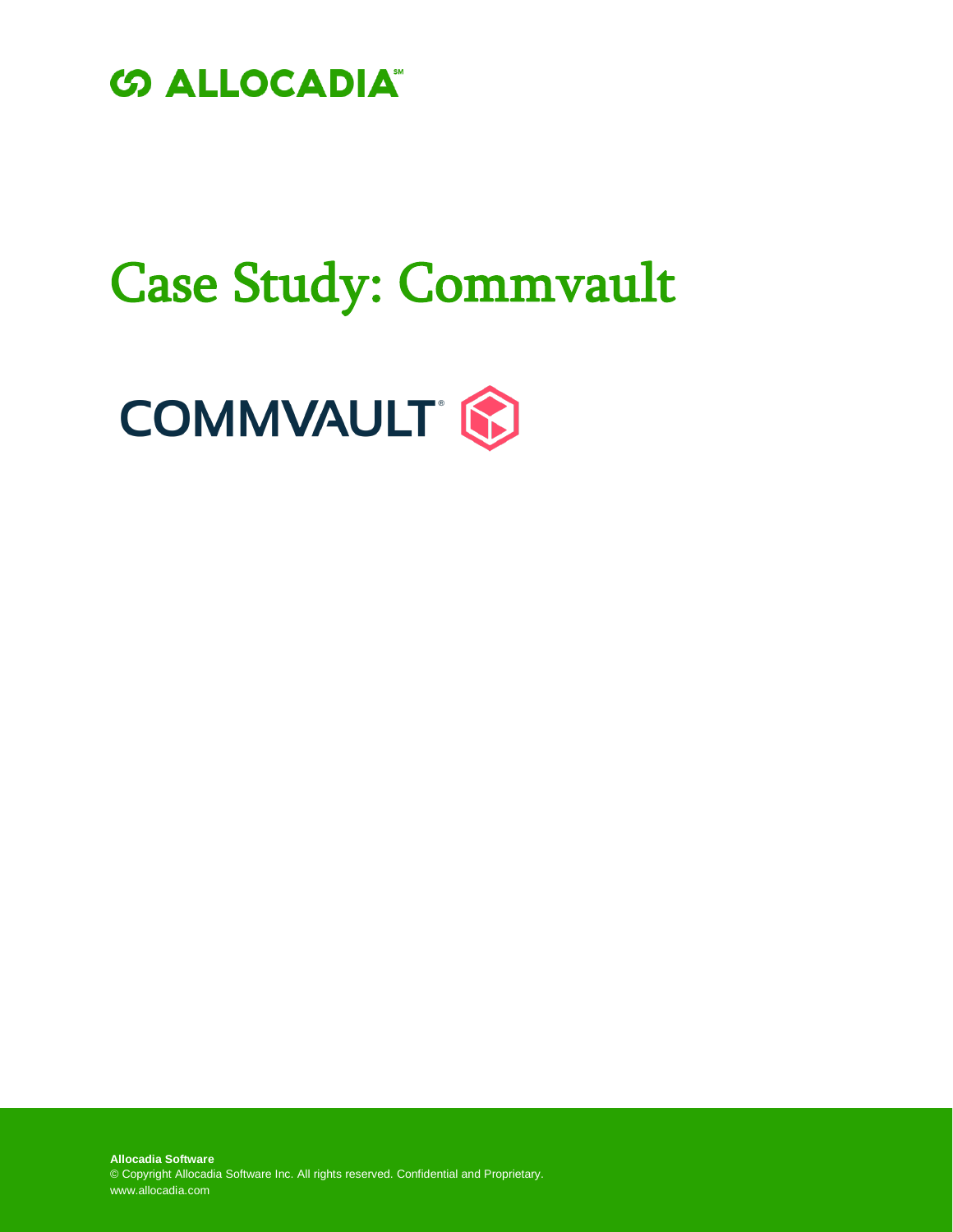### **SALLOCADIA**

### Case Study: Commvault



*"It's important to start with understanding your organization and how you want to use the technology. How are you using Workfront, how are you using Allocadia, and how can they*

*be meshed together so that you eliminate human error and*

*save time? If you have the foundation and the background, then you're on*

*your way to a successful start of an integration.""*

– Anna Soo, Former Senior Marketing Manager, Commvault

We previously [interviewed](http://www.allocadia.com/resources/customer-interviews/a-day-in-the-life-of-a-world-class-marketing-ops-pro-an-interview-with-commvaults-anna-soo/) Anna Soo, Former Senior Marketing Manager at Commvault about changes they made to improve internal processes for the marketing department. At the time, they had just launched the first integration of their tech stack between Allocadia and Workfront with the goal of creating team-wide visibility into plans and budgets.

The initial integration cleared up a lot of confusion: information and dates weren't getting lost in email chains and marketing activities were aligned to corporate goals. It also improved marketers' daily lives because they weren't spending as long on manual tasks, duplicating information across platforms, and as a result were acting more efficiently. But Anna and the rest of the Commvault team wanted more and they weren't prepared to rest on their laurels. They kept digging into their processes to find a clear path through data, budgets, and spreadsheets to accurate ROI.

### **An Appetite for Integration**

Allocadia provided the structure and reporting capability Commvault needed to organize the marketing department. As their martech stack expanded, Anna started looking for ways to automate tasks that would save time and reduce human errors. The smooth integration between Workfront and Allocadia gave Commvault the bug for more integrations.

Marketers didn't want to enter details twice (once in Workfront and again in Marketo) before everything was eventually pushed to Salesforce, where there was more manual entry to tie it all back to Allocadia. Commvault decided to add an integration with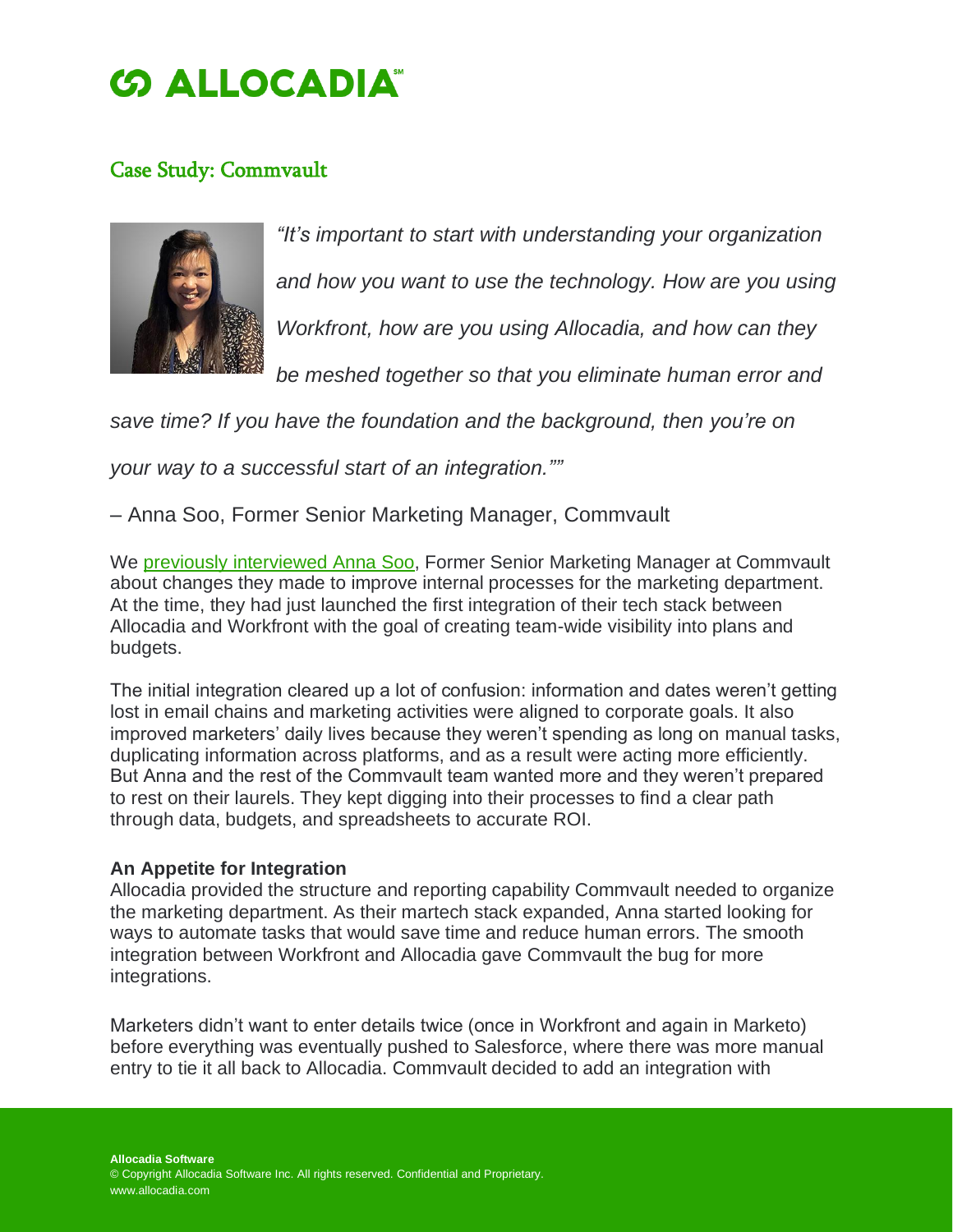## **SALLOCADIA**

Salesforce and Marketo to the existing Allocadia-Workfront integration, which Allocadia helped build. The result is a closed loop integration system between Allocadia, Marketo, Salesforce, and Workfront.

#### **The New (Improved) Path to ROI**

Commvault's marketing programs start in Allocadia where new campaigns are created, and all details related to the project are updated and viewable within Allocadia. Information is pushed from platform to platform, with the Allocadia ID attached every step of the way. This identifier is what Commvault uses to calculate ROI based on marketing campaign.

When Commvault marketers create a line item in Allocadia, all they need to do is click the "Create Workfront Request" button and all of the information is sent to Workfront to create a project. From there, they click another button to push the information to Marketo to create a program, after which everything heads to Salesforce to create a campaign. They enter the details once and with a few clicks Commvault marketers are able to populate programs and campaigns across their martech stack.

Inside Allocadia, their marketing intelligence team can track the ROI for each campaign and use a BI tool to assess the results. Commvault's current tech stack is a dream situation for many, yet Anna is still thinking about ways to improve such as layering attribution analytics on top of the existing tech stack. With the solid foundational structure they have built, Commvault could turn on an attribution tool today and start seeing results tomorrow.

### **Creating a Better Marketing Experience**

To create a better experience for customers, we need to think about the marketers that are building the customer journey – what do they need for a better marketer's experience? Improving every marketer's daily experience with the right tools will allow them to progress, optimize, and do their best work. With the ends of the workflow process – Salesforce and Allocadia – tied together, this saves marketers needing to manually update thousands of campaign names and ID tags. Marketers have gained back time in their day now that manual entry tasks are streamlined.

Prior to any integrations, the Commvault marketing team was static and reactive: they had no control over their budgets and no visibility into how their resources – people, time, and money – were being used. Now that investment and results data are connected, Commvault marketers have more bandwidth to focus on marketing activities, driving revenue, and optimizing investments. They have full visibility into how investments are impacting the outcomes Marketing is producing and can make